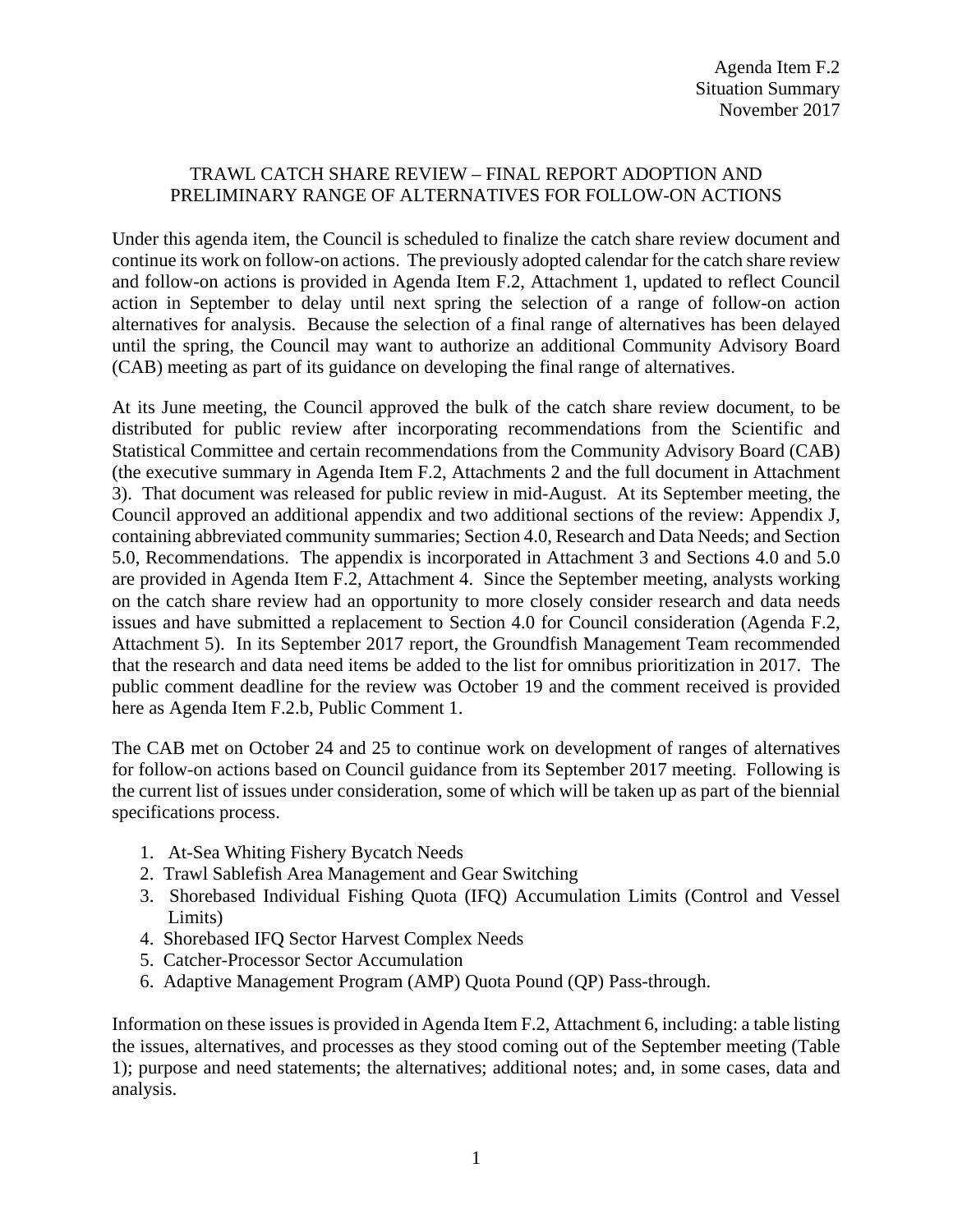The Council approved a number of initial purpose and need statements at the September Council meeting but the first draft of the statements on trawl sablefish area management and gear switching and on AMP QP pass-through have not yet received initial Council approval (as indicated in Table 1 of Attachment 6). Table 1 also identifies several of the specific topics that will be taken up under the biennial specifications process. Those items do not necessarily need to be addressed under this agenda item. A CAB report will be provided in supplemental materials (Agenda Item F.2.a, Supplemental CAB Report) and it is anticipated that under Agenda Item F.9 the CAB will provide a separate report on follow-on actions to take up in the biennial specification.

In previous years, the Council delayed the development of criteria for distribution of AMP QP until after completion of the five year review as well as the possible implementation of a risk pool policy on which the Council took final action in September 2011. In June, in prioritizing followon actions recommended by the CAB (June 2017, [Agenda Item F.2.c, Supplemental CAB Report\)](http://www.pcouncil.org/wp-content/uploads/2017/06/F2c_Sup_CAB_Rpt_Jun2017BB.pdf) the Council further delayed the development of AMP QP distribution criteria as well as implementation of the risk pool policy. The NMFS report is expected to address the risk pool issue (Agenda Item F.2.a, Supplemental NMFS Report 1).

As part of its guidance, the Council may also wish to continue to narrow the topics on which follow-on actions are being developed, since workload considerations will prevent moving forward on the entire slate of issues currently tasked to the CAB.

## **Council Action:**

- **1. Adopt final trawl catch share review report.**
- **2. Provide guidance on preliminary range of alternatives for follow-on actions.**

## Reference Materials:

- 1. Agenda Item F.2, Attachment 1: Calendars for Trawl Catch Share and Intersector Allocation Reviews.
- 2. Agenda Item F.2, Attachment 2: West Coast Groundfish Trawl Catch Share Program Fiveyear Review, Executive Summary.
- 3. Agenda Item F.2, Attachment 3: West Coast Groundfish Trawl Catch Share Program Fiveyear Review. **(Electronic Only)**.
- 4. Agenda Item F.2, Attachment 4: West Coast Groundfish Trawl Catch Share Program Fiveyear Review –Sections 4.0, 5.0., September 2017.
- 5. Agenda Item F.2, Attachment 5: Proposed Replacement for Section 4.0 of the West Coast Groundfish Trawl Catch Share Program Five-year Review.
- 6. Agenda Item F.2, Attachment 6: Follow-on Actions—Issues, Alternatives, and Analysis.
- *7. Agenda Item F.2.a, Supplemental NMFS Report 1.*
- *8. Agenda Item F.2.a, Supplemental CAB Report 1: CAB Report on Trawl Catch Share Review – Final Report Adoption and Preliminary Range of Alternatives for Follow-On Actions.*
- 9. Agenda Item F.2.b, Public Comment 1.